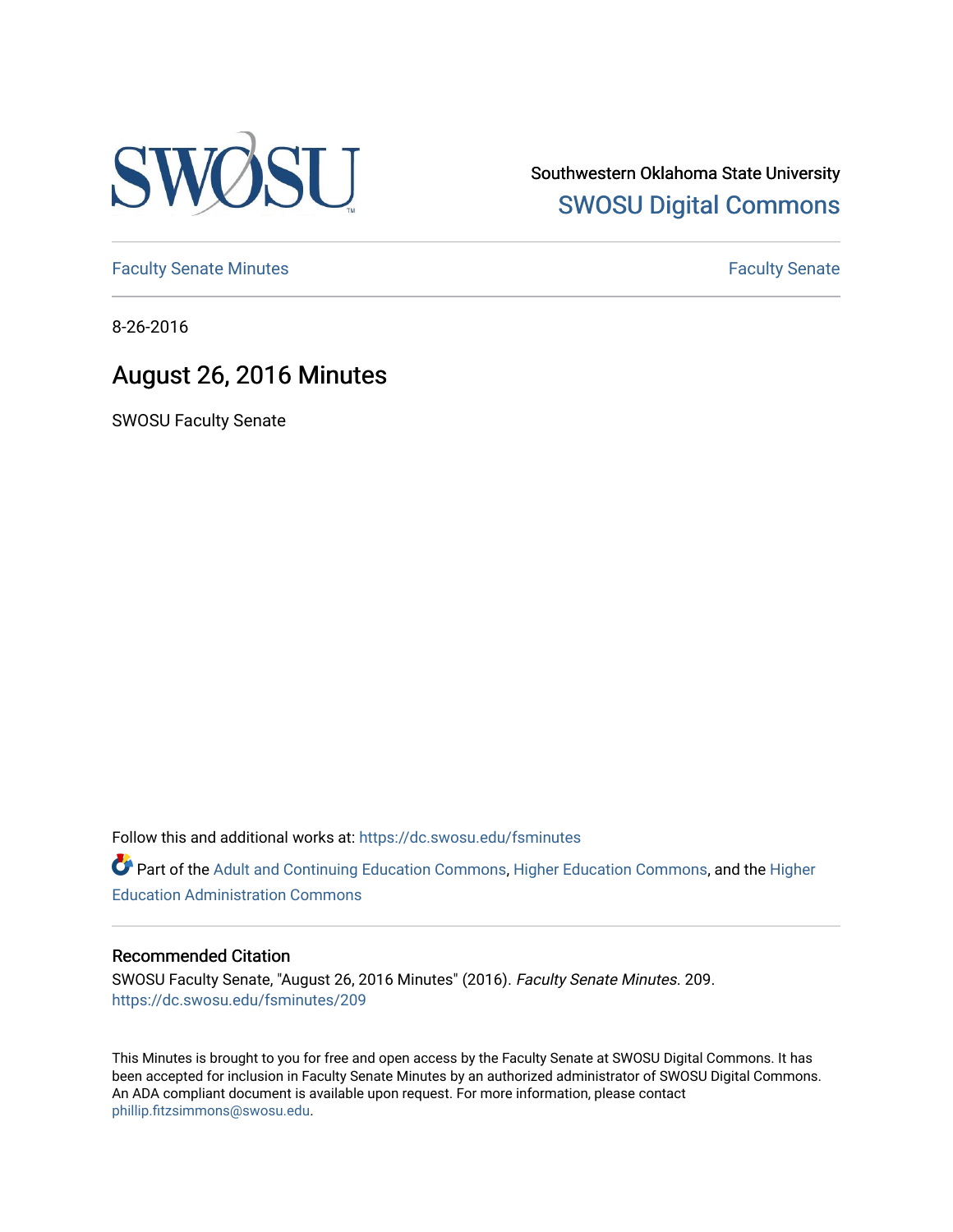# SWOSU Faculty Senate

August 26, 2016 Approved Minutes

- I. **Call to Order:** Faculty Senate President Tom McNamara called the August meeting of the Faculty Senate to Order at 2:03 p.m. in HEC 201.
- **II. Establishment of a Quorum:** Ric Baugher, Tammy Blatnick, Krista Brooks, Dayna Coker via ITV, Tommye Davis via ITV, Stacey DiPaolo, Jerry Dunn, Jared Edwards, Robin Griffeath, Eric Prichard for Ryan Haggard, Rita Hays, LeaAnne Hume, Becky Bruce for Sunu Kodumthara, Guy Biyogmam for Ron Koehn, Doug Linder, Scott Long, Tom McNamara, Evette Meliza, Bo Pagliasotti, Eric Paul, Cynthia Pena, Linda Pye, Hank Ramsey, Ann Russell, Hardeep Saluja, Lisa Schroeder, Amanda Smith, Karen Sweeney, Wayne Trail, Muatasem Ubeidat, Cheri Walker via ITV, Jessica Young.
- **III. Certification of Substitutes:** Eric Prichard will attend the meeting in place of Ryan Haggard. Becky Bruce will be here instead of Sunu Kodumthara. Guy Biyogmam will take the place of Ron Koehn.
- IV. **Presentation of Visitors:** Veronica McGowan, CETL Coordinator, came to observe and introduce herself.
- **V. Approval of Minutes:** July 19 minutes approved by voice vote as amended by correction of two spelling name errors.

### **VI. Announcements**

- A. President Tom McNamara
	- 1. The Executive and Administrative Councils did not meet in August.
	- 2. The Mathematics Department has asked the Guy Biyogmam serve out the term of Ron Koehn. Dr. Koehn has recently been appointed director of the SWOSU Bridge Program.
	- 3. From the Provost 8/24/2016
		- a) The 13 member consortium has voted for the Blue Cross Blue Shield administered "self-funded" plan. SWOSU will cover employees cost for the white (mid-level) plan. Faculty and staff will have the option of buying up to the red (high) plan for approximately \$50 per month.
		- b) The Executive Committee voiced concerns on Student Evaluations of Instructors. Among these were the response rate for online evaluations, inclusion of bonus coupons, and the window of time when online evaluations are accessible. This is work in progress and any feedback would be appreciated.
		- c) Changes to the Faculty Handbook:
			- (1) The organization chart will be updated.
			- (2) The creation process for several committees will be clarified.
		- d) Slides from the Faculty Workshop are available for perusal. Contact your department chair.
		- e) Concurrently enrolled students can be identified from the roster on Campus Connect. Look for a column labeled "C" on the left hand side. Note that these people do not go through Freshmen Orientation and may need assistance accessing Canvas and student e-mail.